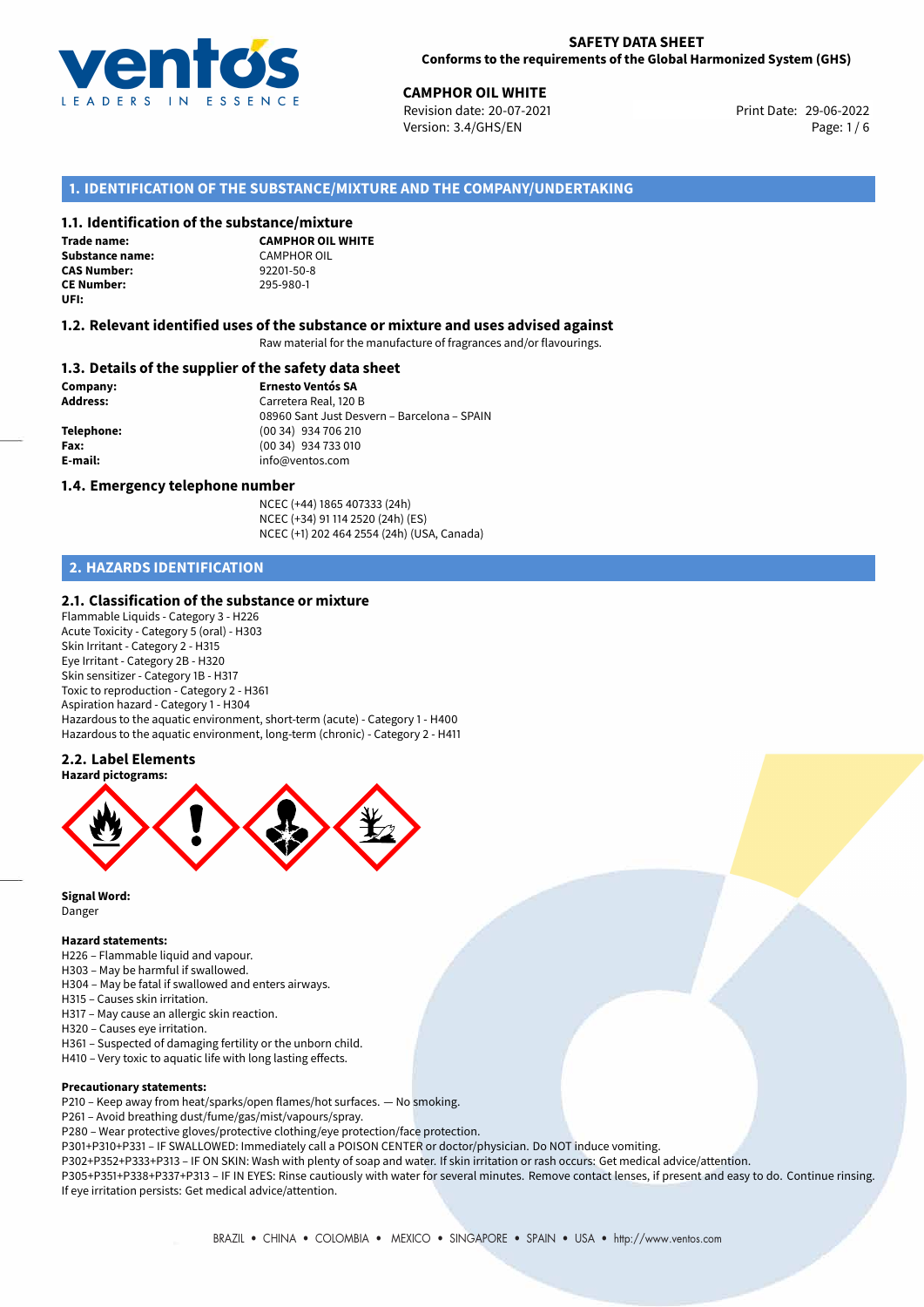

29-06-2022 **CAMPHOR OIL WHITE** Revision date: 20-07-2021 Print Date: Version: 3.4/GHS/EN Page: 2 / 6

## **2.3. Other hazards**

No Information available

## **3. COMPOSITION/INFORMATION ON INGREDIENTS**

## **3.1. Substances**

Chemical name:<br>
CAS number: 
CAS number:<br>
92201-50-8 CAS number: 92201-50-80-1<br>EC number: 295-980-1 EC number:

## **Hazardous constituents:**

| <b>Chemical Name</b> | % (w/w)        | <b>CAS No</b><br><b>EC No</b> | <b>Classification according to GHS</b>                                                                                                                                                                                                                                                                                                                                                                                      |  |  |  |  |
|----------------------|----------------|-------------------------------|-----------------------------------------------------------------------------------------------------------------------------------------------------------------------------------------------------------------------------------------------------------------------------------------------------------------------------------------------------------------------------------------------------------------------------|--|--|--|--|
| <b>EUCALYPTOL</b>    | $>$ 25; $<$ 50 | 470-82-6<br>207-431-5         | Flammable Liquids - Category 3 - H226<br>Acute Toxicity - Category 5 (oral) - H303<br>Eye Irritant - Category 2B - H320<br>Skin sensitizer - Category 1B - H317<br>Hazardous to the aquatic environment, short-term (acute) - Category 3 - H402                                                                                                                                                                             |  |  |  |  |
| <b>LIMONENE</b>      | $>25$ ; <50    | 138-86-3<br>205-341-0         | Flammable Liquids - Category 3 - H226<br>Skin Irritant - Category 2 - H315<br>Skin sensitizer - Category 1B - H317<br>Aspiration hazard - Category 1 - H304<br>Hazardous to the aquatic environment, short-term (acute) - Category 1 - H400<br>Hazardous to the aquatic environment, long-term (chronic) - Category 3 - H412                                                                                                |  |  |  |  |
| ALPHA-PINENE         | $>10$ ; $<$ 25 | $80 - 56 - 8$<br>201-291-9    | Flammable Liquids - Category 3 - H226<br>Acute Toxicity - Category 4 (oral) - H302<br>Skin Irritant - Category 2 - H315<br>Skin sensitizer - Category 1B - H317<br>Aspiration hazard - Category 1 - H304<br>Hazardous to the aquatic environment, short-term (acute) - Category 1 - H400<br>Hazardous to the aquatic environment, long-term (chronic) - Category 1 - H410                                                   |  |  |  |  |
| GAMMA-TERPINENE      | $>1$ ; $<$ 10  | 99-85-4<br>202-794-6          | Flammable Liquids - Category 3 - H226<br>Acute Toxicity - Category 5 (oral) - H303<br>Skin Irritant - Category 3 - H316<br>Toxic to reproduction - Category 2 - H361<br>Aspiration hazard - Category 1 - H304                                                                                                                                                                                                               |  |  |  |  |
| BETA-PINENE          | $\geq$ 1; <10  | 127-91-3<br>204-872-5         | Flammable Liquids - Category 3 - H226<br>Skin Irritant - Category 2 - H315<br>Skin sensitizer - Category 1B - H317<br>Aspiration hazard - Category 1 - H304<br>Hazardous to the aquatic environment, short-term (acute) - Category 1 - H400<br>Hazardous to the aquatic environment, long-term (chronic) - Category 1 - H410                                                                                                |  |  |  |  |
| <b>TERPINOLENE</b>   | $>1$ ; $<$ 10  | 586-62-9<br>209-578-0         | Flammable Liquids - Category 4 - H227<br>Acute Toxicity - Category 5 (oral) - H303<br>Skin Irritant - Category 3 - H316<br>Skin sensitizer - Category 1B - H317<br>Aspiration hazard - Category 1 - H304<br>Hazardous to the aquatic environment, short-term (acute) - Category 1 - H400<br>Hazardous to the aquatic environment, long-term (chronic) - Category 1 - H410                                                   |  |  |  |  |
| DELTA-3-CARENE       | $>0.1$ ; $<$ 1 | 13466-78-9<br>236-719-3       | Flammable Liquids - Category 3 - H226<br>Acute Toxicity - Category 4 (inhalation) - H332<br>Acute Toxicity - Category 5 (oral) - H303<br>Skin Irritant - Category 2 - H315<br>Skin sensitizer - Category 1 - H317<br>Aspiration hazard - Category 1 - H304<br>Hazardous to the aquatic environment, short-term (acute) - Category 2 - H401<br>Hazardous to the aquatic environment, long-term (chronic) - Category 2 - H411 |  |  |  |  |

[See the full text of the hazard statements in section 16.](#page-5-0)

## **3.2. Mixtures**

Not applicable.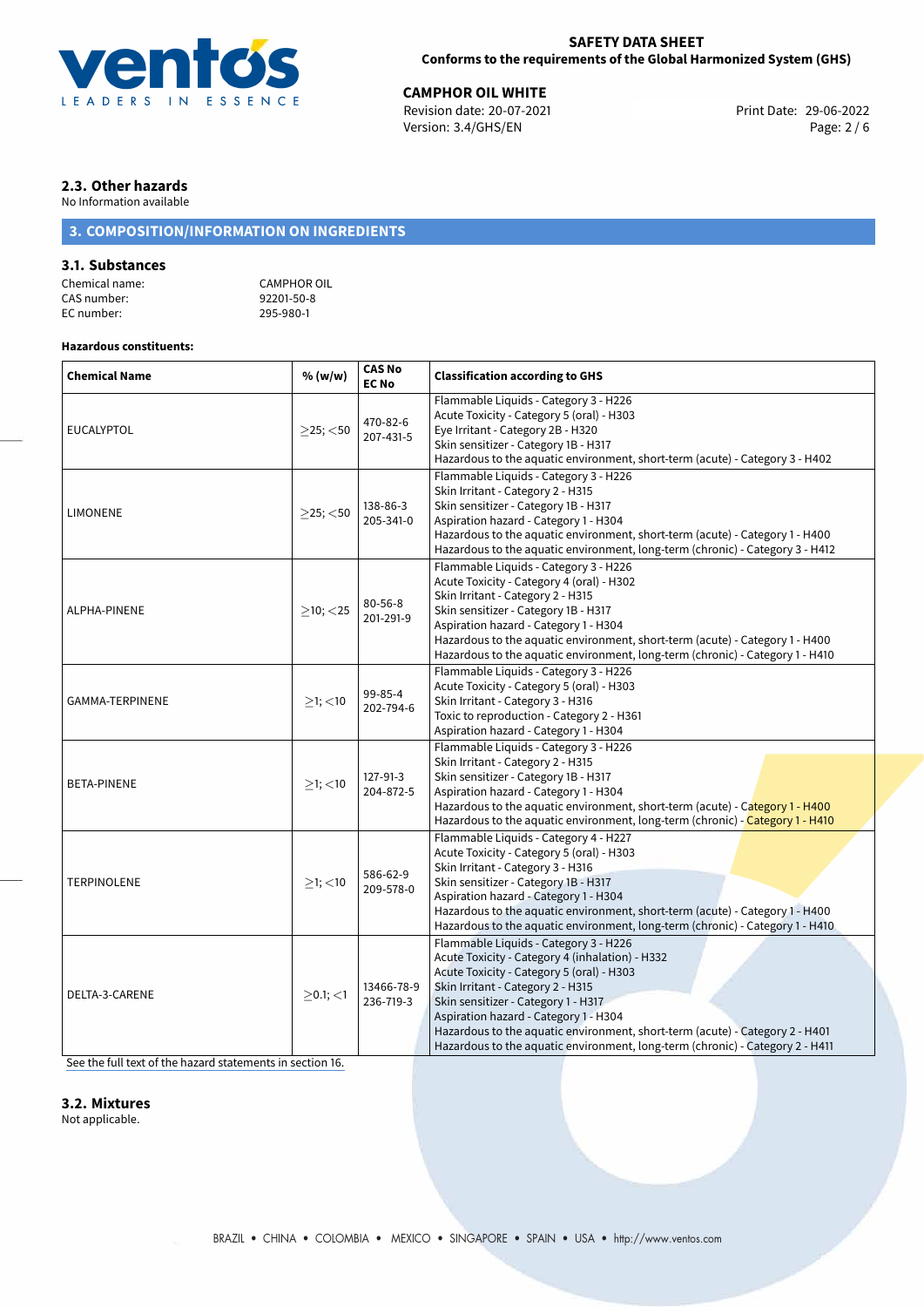

## **SAFETY DATA SHEET Conforms to the requirements of the Global Harmonized System (GHS)**

29-06-2022 **CAMPHOR OIL WHITE** Revision date: 20-07-2021 Print Date: Version: 3.4/GHS/EN Page: 3 / 6

## **4. FIRST-AID MEASURES**

## **4.1. Description of necessary first aid measures**

| Ingestion:    | Rinse mouth with water.<br>Obtain medical advice.<br>Keep at rest. Do not induce vomiting.                                                           |
|---------------|------------------------------------------------------------------------------------------------------------------------------------------------------|
| Eye contact:  | In case of contact with eyes, rinse immediately with plenty of water for at least 15 minutes and seek medical advice.                                |
| Inhalation:   | Remove person to fresh air and keep at rest.<br>Seek immediate medical advice.                                                                       |
| Skin contact: | Take off immediately all contaminated clothing.<br>Thoroughly wash affected skin with soap and water.<br>Seek medical attention if symptoms persist. |

#### **4.2. Most important symptoms and effects, both acute and delayed** No information available.

# **4.3. Indication of any immediate medical attention and special treatment needed**

No information available.

## **5. FIRE-FIGHTING MEASURES**

## **5.1. Extinguishing Media**

Water spray, carbon dioxide, dry chemical powder or appropriate foam. For safety reasons do not use full water jet.

## **5.2. Special hazards arising from the substance or mixture**

Known or Anticipated Hazardous Products of Combustion: Emits toxic fumes under fire conditions.

## **5.3. Advice for firefighters**

High temperatures can lead to high pressures inside closed containers. Avoid inhalation of vapors that are created. Use appropriate respiratory protection. Do not allow spillage of fire to be poured into drains or watercourses. Wear self-contained breathing apparatus and protective clothing.

## **6. ACCIDENTAL RELEASE MEASURES**

## **6.1. Personal precautions, protective equipment and emergency procedures**

Evacuate surronding areas. Ensure adequate ventilation. Keep unnecessary and unprotected personnel from entering. Do not breathe vapor/spray. Avoid contact with skin and eyes. Information regarding personal protective measures: see section 8.

## **6.2. Environmental precautions**

To avoid possible contamination of the environment, do not discharge into any drains, surface waters or groundwaters.

## **6.3. Methods and materials for containment and cleaning up**

Cover with an inert, inorganic, non-combustible absorbent material (e.g. dry-lime, sand, soda ash). Place in covered containers using non-sparking tools and transport outdoors. Avoid open flames or sources of ignition (e.g. pilot lights on gas hot water heater). Ventilate area and wash spill site after material pickup is complete.

## **6.4. Reference to other sections**

Information regarding exposure controls, personal protection and disposal considerations can be found in sections 8 and 13.

# **7. HANDLING AND STORAGE**

## **7.1. Precautions for safe handling**

Do not store or handle this material near food or drinking water. Do not smoke. Avoid contact with the eyes, skin and clothing. Wear protective clothing and use glasses. Observe the rules of safety and hygiene at work. Keep in the original container or an alternative made from a compatible material.

## **7.2. Conditions for safe storage, including any incompatibilities**

Store in tightly closed and preferably full containers in a cool, dry and ventilated area, protected from light. Keep away from sources of ignition (e.g. hot surfaces, sparks, flame and static discharges). Keep away from incompatible materials (see section 10).

## **7.3. Specific end use(s)**

No information available.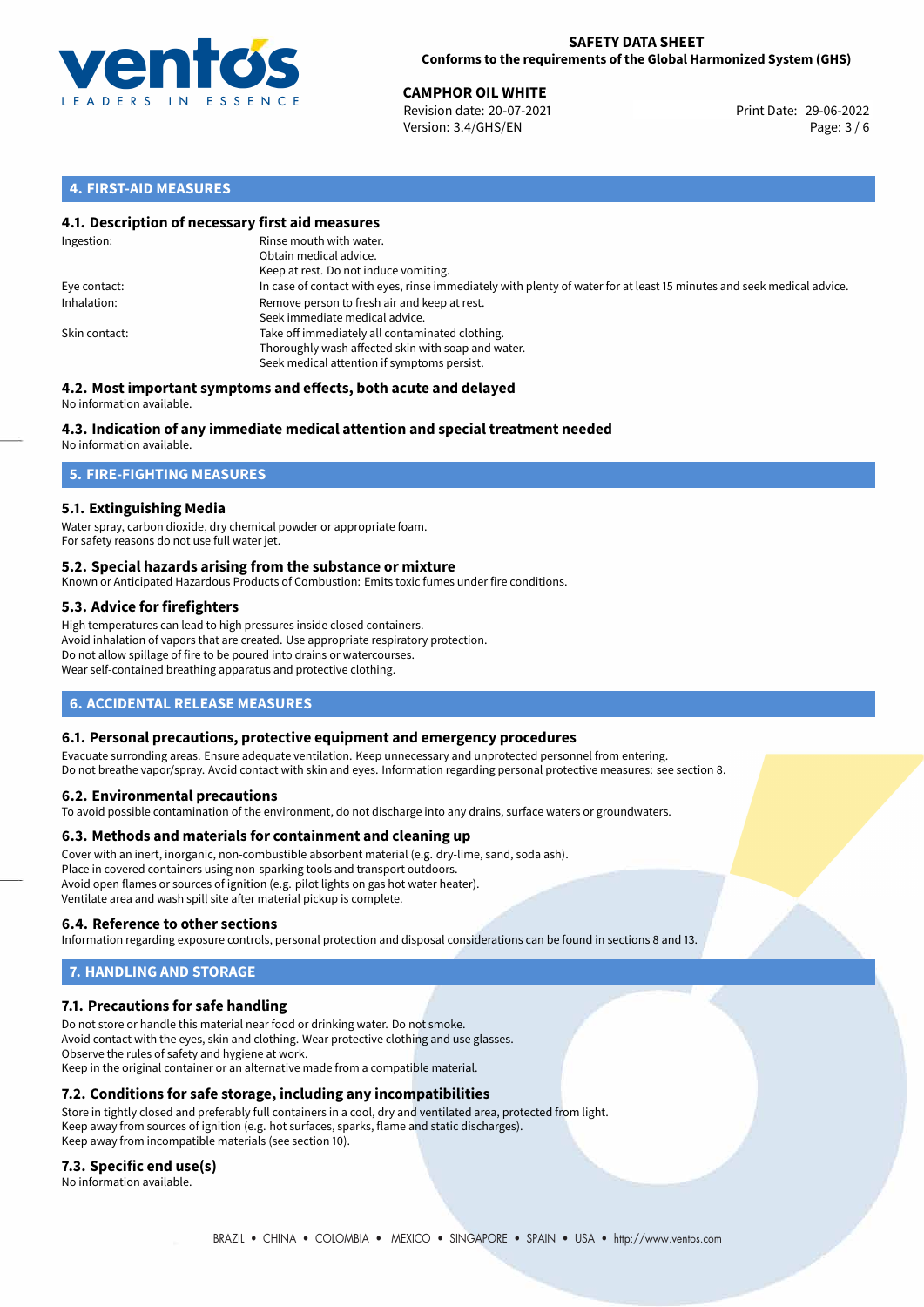

29-06-2022 **CAMPHOR OIL WHITE** Revision date: 20-07-2021 Print Date: Version: 3.4/GHS/EN Page: 4 / 6

## **8. EXPOSURE CONTROLS AND PERSONAL PROTECTION**

#### **8.1. Control parameters**

Components with occupational exposure limits: None known.

#### **8.2. Exposure controls**

Measures should be taken to prevent materials from being splashed into the body. Provide adequate ventilation, according to the conditions of use. Use a mechanical exhaust if required.

#### **8.3. Individual protection measures, such as personal protective equipment**

| Eye/Face protection:             | Chemical safety goggles are recommended. Wash contaminated goggles before reuse.                                                            |
|----------------------------------|---------------------------------------------------------------------------------------------------------------------------------------------|
| Hand Protection:                 | Chemical-resistant gloves are recommended. Wash contaminated gloves before reuse.                                                           |
| Body protection:                 | Personal protective equipment for the body should be selected based on the task being performed and the risks<br>involved.                  |
| <b>Respiratory Protection:</b>   | In case of insufficient ventilation, use suitable respiratory equipment.                                                                    |
| Environmental exposure controls: | Emissions from ventilation or process equipment should be checked to ensure they comply with environmental<br>protection legislation.       |
|                                  | In some cases, filters or engineering modifications to the process equipment will be necessary to reduce emissions to<br>acceptable levels. |

## **9. PHYSICAL AND CHEMICAL PROPERTIES**

#### **9.1. Information on basic physical and chemical properties**

| Colour:<br>Odour:<br>Odour theshold:   | Conforms to standard<br>Conforms to standard<br>Not determined<br>Not determined<br>Not determined |
|----------------------------------------|----------------------------------------------------------------------------------------------------|
|                                        |                                                                                                    |
|                                        |                                                                                                    |
|                                        |                                                                                                    |
| pH:                                    |                                                                                                    |
| Melting point/freezing point:          |                                                                                                    |
| Boling point/boiling range (°C):       | Not determined                                                                                     |
| $45^{\circ}$ C<br>Flash point:         |                                                                                                    |
| Evaporation rate:                      | Not determined                                                                                     |
| Flammability:                          | Not determined                                                                                     |
| Lower flammability/Explosive limit:    | Not determined                                                                                     |
| Upper flammability/Explosive limit:    | Not determined                                                                                     |
| Vapour pressure:                       | Not determined                                                                                     |
| Vapour Density:                        | Not determined                                                                                     |
| Density:                               | $0,87-0,9$ g/mL (20°C)                                                                             |
| Relative density:                      | $0,87-0,9(20^{\circ}C)$                                                                            |
| Water solubility:                      | INSOLUBLE IN WATER                                                                                 |
| Solubility in other solvents:          | SOLUBLE IN ETHANOL                                                                                 |
| Partition coefficient n-octanol/water: | Not determined                                                                                     |
| Auto-ignition temperature:             | Not determined                                                                                     |
| Decomposition temperature:             | Not determined                                                                                     |
| Viscosity, dynamic:                    | Not determined                                                                                     |
| Viscosity, kinematic:                  | Not determined                                                                                     |
| Explosive properties:                  | Not determined                                                                                     |
| Oxidising properties:                  | <b>NONE EXPECTED</b>                                                                               |

## **10. STABILITY AND REACTIVITY**

#### **10.1. Reactivity**

No hazardous reactions if stored and handled as prescribed/indicated.

#### **10.2. Chemical stability**

The product is stable if stored and handled as prescribed/indicated.

## **10.3. Possibility of hazardous reactions**

No hazardous reactions if stored and handled as prescribed/indicated.

#### **10.4. Conditions to Avoid**

Conditions to Avoid: Excessive heat, flame or other ignition sources.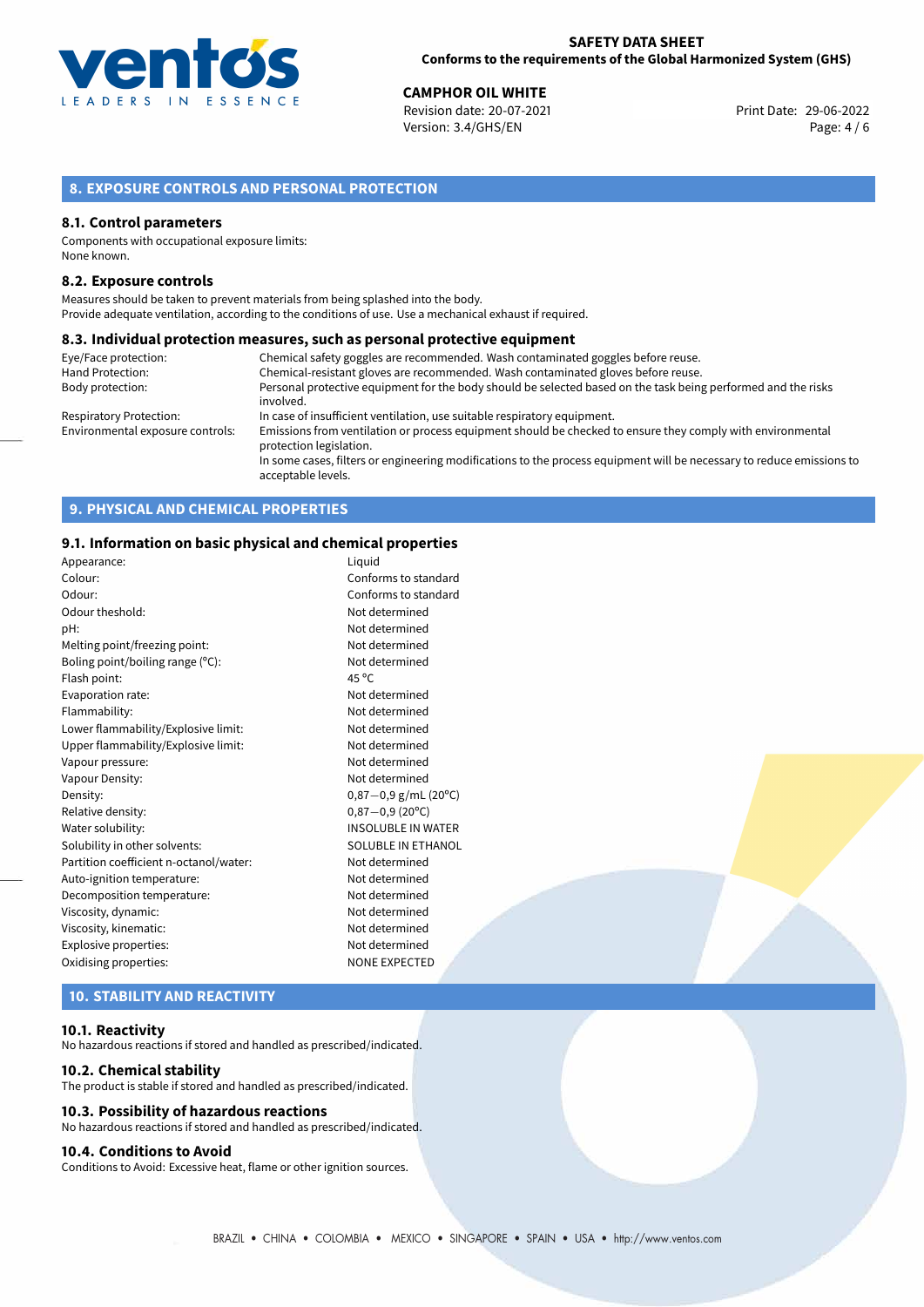

29-06-2022 **CAMPHOR OIL WHITE** Revision date: 20-07-2021 Print Date: Version: 3.4/GHS/EN Page: 5 / 6

## **10.5. Incompatible materials**

Avoid contact with strong acids and bases and oxidizing agents.

#### **10.6. Hazardous decomposition products**

During combustion may form carbon monoxide and unidentified organic compounds.

# **11. TOXICOLOGICAL INFORMATION**

| <b>Acute toxicity</b>             | May be harmful if swallowed.                                              |
|-----------------------------------|---------------------------------------------------------------------------|
| <b>Skin corrosion/irritation</b>  | Causes skin irritation.                                                   |
| Serious eye damage/irritation     | Causes eye irritation.                                                    |
| Respiratory or skin sensitisation | May cause an allergic skin reaction.                                      |
| <b>Germ cell mutagenicity</b>     | Based on the data available, the criteria for classification are not met. |
| Carcinogenicity                   | Based on the data available, the criteria for classification are not met. |
| <b>Reproductive toxicity</b>      | Suspected of damaging fertility or the unborn child.                      |
| <b>STOT-single exposure</b>       | Based on the data available, the criteria for classification are not met. |
| <b>STOT-repeated exposure</b>     | Based on the data available, the criteria for classification are not met. |
| <b>Aspiration hazard</b>          | May be fatal if swallowed and enters airways.                             |

# **12. ECOLOGICAL INFORMATION**

## **12.1. Toxicity**

**Assessment:**

Very toxic to aquatic life with long lasting effects. **Experimental/calculated data:** No information available.

## **12.2. Degradability**

No information available.

## **12.3. Bioaccumulative potential**

No information available.

## **12.4. Soil mobility**

No information available.

## **12.5. Other adverse effects**

See also sections 6, 7, 13 and 15 Do not allow to get into waste water or waterways.

## **13. DISPOSAL CONSIDERATIONS**

## **13.1. Waste treatment methods**

Dispose of in accordance with national and local environmental regulations.

## **14. TRANSPORT INFORMATION**

|                                  | <b>ADR/RID/ADN</b> |  | <b>IMDG</b>                           |  | <b>IATA-ICAO</b> |  |
|----------------------------------|--------------------|--|---------------------------------------|--|------------------|--|
| 14.1. UN Number                  | <b>UN1130</b>      |  | <b>UN1130</b>                         |  | <b>UN1130</b>    |  |
| 14.2. UN Proper Shipping Name    | <b>CAMPHOR OIL</b> |  | CAMPHOR OIL (EUCALYPTOL,<br>LIMONENE) |  | CAMPHOR OIL      |  |
| 14.3. Transport Hazard Class(es) | J.                 |  |                                       |  |                  |  |
| 14.4. Packing Group              | $\mathbf{III}$     |  | $\mathbf{III}$                        |  | Ш                |  |
| 14.5. Environmental hazards      | Yes                |  | Yes                                   |  | Yes              |  |
| <b>Additional information</b>    |                    |  |                                       |  |                  |  |

## **14.6 Special precautions for user**

None known

# **14.7. Transport in bulk according to Annex II of MARPOL 73/78 and the IBC Code**

No information available